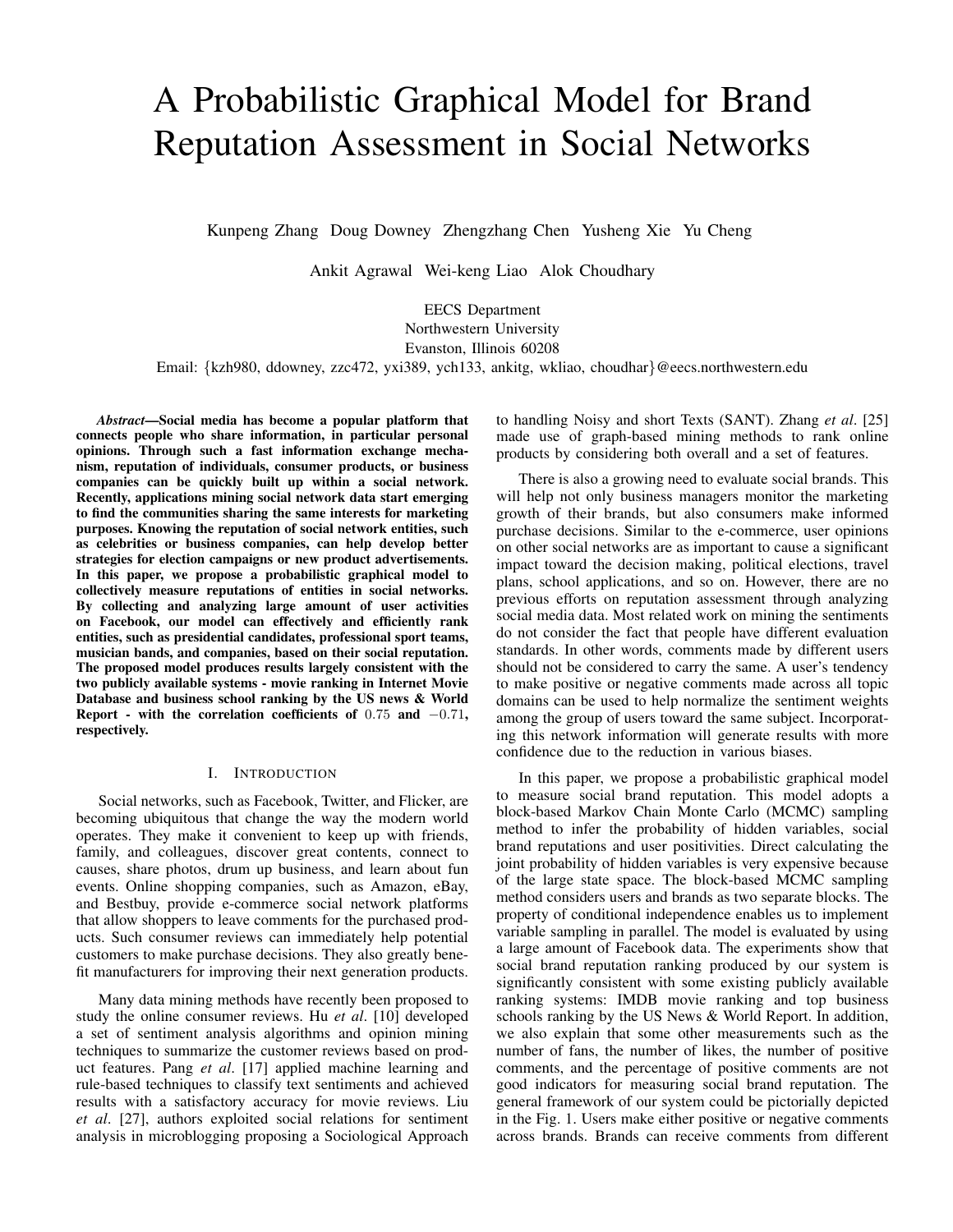users.



Fig. 1: A collective inference framework of our system.  $U_i$ : positivity of a *i*-th user;  $R_i$ : reputation of a *j*-th brand;  $S_{ij}$ : sentiment of comments made by  $U_i$  on brand  $R_i$ . Green means the high reputation for brands and more positive for users. Red has the opposite meaning. (Best viewed in color)

The task of measuring social brand reputation from large scale social media data is faced with the following challenges: 1) There are many ways to represent the relations among users and social brands. Choosing a reasonable model to bridge this relationship becomes a fundamental step for this task, which accordingly would affect the performance of the system. 2) The accuracy of sentiment identification of social media data is of course very crucial. 3) Due to the volume of the data (described in detail in the experimental results section), the data quality and the efficiency of inference is another big challenge. To address these challenges, 1) A probabilistic graphical model is developed to bridge the relationship between users and social brands. 2) A parallelized block MCMC technique is applied here to infer the probability of hidden variables. 3) We filter out some spam data by designing a very effective strategy. To the best of our knowledge, this is the first work which takes such a large amount of social media data and applies graphical modeling techniques to infer social brand reputation.

The rest of this paper is organized as follows: we study some related work in section 2. In section 3, we focus on our proposed model and collective inference. Section 4 describes the data we use for experiments, presents experimental results, and is followed by conclusion and future work in section 5.

## II. RELATED WORK

In this section, we describe related work on three aspects: 1) Recently, a number of papers have begun to investigate how to apply modern statistical machine learning methods on user generated social media text and social network information for online advertising. 2) Different recommendation algorithms and systems have been proposed and developed in many areas.

3) With the social media data growing incredibly fast, analyzing their sentiments and summarizing their content become important to help make informed decisions.

Behavioral Targeting: Most related works are called social targeting or behavioral targeting which learns from past user behaviors, especially feedbacks (i.e., comments, clicks) to match the best advertisements to users. This has resulted in a spike of interest in user data analysis and profile generation as published in [4], [13]. In the area of audience selection, Provost *et al*. [20] have recently shown that user profiles can be built based on co-visitation patterns of social network pages. These profiles are used to predict the performance of brand display advertisements over 15 campaigns. In [2], Ahmed *et al*. presented a time-varying hierarchical user model that captures both the user's long term and short term interests. A dynamic topic model was employed. They also showed a streaming distributed inference algorithm that both scales to tens of millions of users and adapts the inferred user's interest as it gets to know more about the user. Our work is different in that we focus on collective inference of social brand reputation based on large scale user behaviors.

Recommender Systems: In [9], authors proposed that Twitter users can be usefully modeled by the tweets and relationships of their Twitter social graphs. They developed a recommender system called Twittomender which demonstrated how user profiles can be used as the basis for recommendation. This work showed the potential of real-time web, and microblogging services like Twitter, to serve as a useful source of recommendation information. In [29], Liu et al. modeled the topic-level social influence in heterogeneous networks. In [30], authors predicted links and made recommendations across heterogenous social networks. In [11], Jin *et al*. applied a set of new patent features to capture important textual and time-evolving properties for patent maintenance. They also proposed a network-based refinement approach utilizing the patent information network for prediction, smoothing and optimization. Abundant online news gave researchers opportunities to build some online product recommendation systems. In [24], Wu *et al.* presented the recommendation and summarization components of personalized news filtering and summarization system. They designed a content-based news recommender that automatically obtains World Wide Web news from the Google news website and recommends news to users according to their preference.  $K$ -nearest neighbor and Naïve Bayes methods were used to model user interest preference in their paper. Our work is different from those recommender systems in that we estimate reputation probabilities of social brands based on user historical behaviors instead of recommending any brand to social users.

Sentiment Analysis: Recently, there has been a wide range of research done on sentiment analysis, from rule-based, bag-ofwords approaches to machine learning techniques which classifies the whole opinion document as positive or negative [17], [21], [23]. In [14], [15], authors analyzed sentiments from a sentence level. Researchers have also studied feature/topicbased sentiment analysis [6], [12], [16], [18]. In [28], authors aimed to identify social sentiments by incorporating user-lever in social networks.

In addition, anomaly detection and dynamical evolution for social network data is also related to our work, because we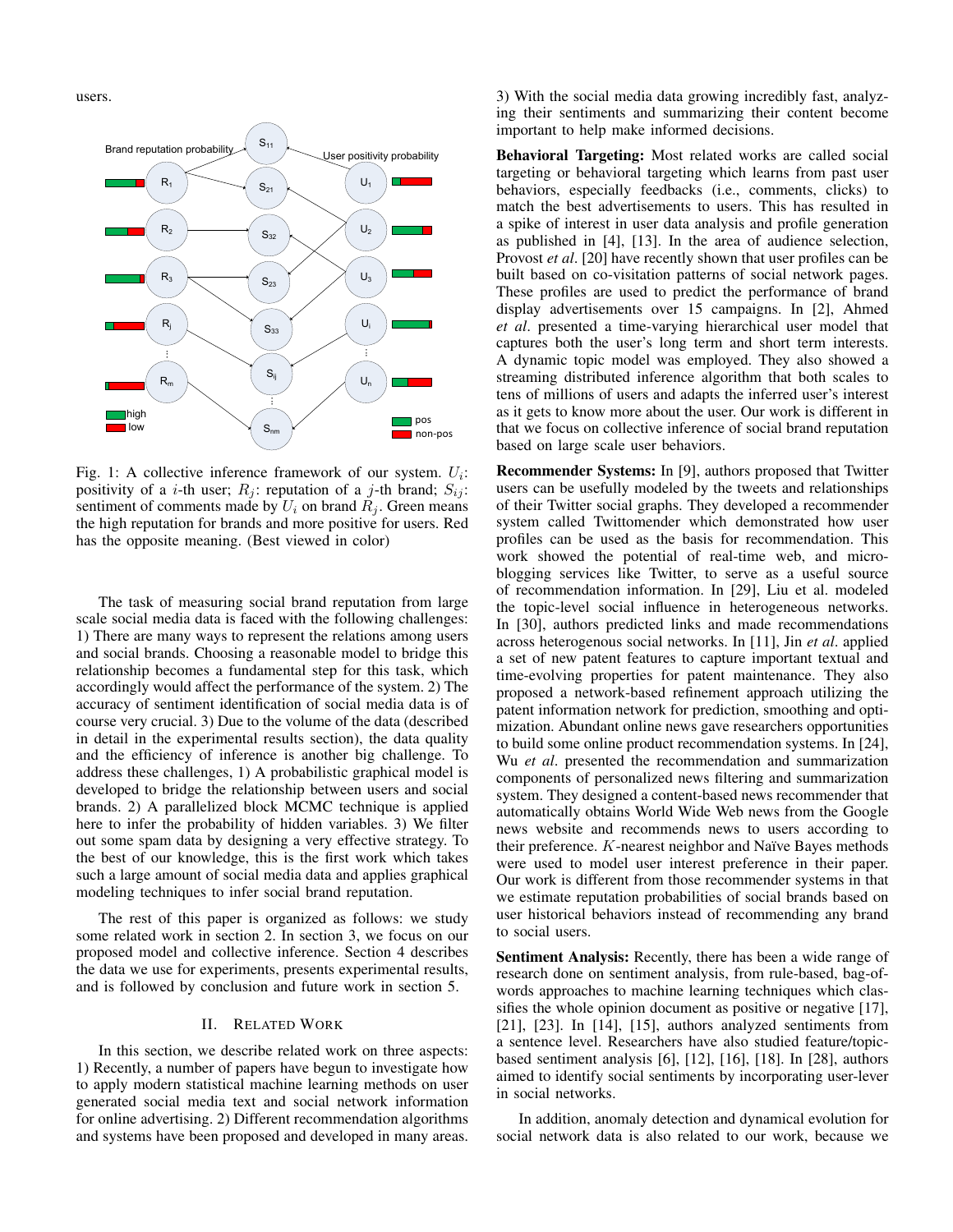also designed some rules to filter out noisy data and spam users. In [3], authors provided a comprehensive and structured overview of the research on anomaly detection techniques. In [19], authors presented an unsupervised framework for detecting anomalous nodes in bipartite graphs. In [22], Osmar *et al*. presented a framework for modeling and detecting community evolution in social networks, where a series of significant events is defined for each community. A community matching algorithm is also proposed to efficiently identify and track similar communities over time. In [8], authors proposed an efficient solution by modeling networked data as a mixture model composed of multiple normal communities and a set of randomly generated outliers. The probabilistic model characterizes both data and links simultaneously by defining their joint distribution based on hidden Markov random fields (HMRF). Maximizing the data likelihood and the posterior of the model gives the solution to the outlier inference problem.

## III. METHODOLOGY

In this section, we describe our proposed probabilistic graphical model by first defining several terminologies referred in this paper. Then, we identify sentiments of all comments made by users are identified by applying our ensemble learning technique. The overlapped graphical model to represent the relationship among brands and users bridged on comments is built under some assumptions. Based on the probability conditional independences, we propose a blocked-based MCMC sampling method to collectively infer probabilities of brand reputation and user positivity. To efficiently do the inference, we implement a paralleled version.

# *A. Definitions*

Social Brand - A social brand is an entity in the social network that allows other users to leave comments on it (e.g. on Facebook its page). Examples are companies, organizations, individuals, or consumer products.

Brand Reputation - Brand reputation means how good a given brand is perceived in the market, especially how it is evaluated by users on the social media platform. A brand with higher reputation is likely to attract more attentions and positive comments from their fans. In contrast, a lower reputation brand is likely to receive more non-positive comments.

User Positivity - Different users may have different evaluation standards. The contributions from different users shall not be considered equally. For example, a tough user tends to make non-positive comments on the brands and the opposite for an easy-going user.

## *B. Sentiment Identification*

Sentiment analysis for social texts (comments) is the key component of our model. Our sentiment identification algorithm integrates the following three different individual components [26]. The first is a rule-based method extended from the basic compositional semantic rules [5] which include twelve semantic rules and two compose functions. Compose functions generate integers from  $-5$  to  $+5$  as output to represent sentiment scores. Here gives an example. Rule A: If a sentence contains the key word "but", then consider only the sentiment of the "but" clause. According to this rule, the following statement is considered positive (score is +3): *"I've never liked that director, but I loved this movie."* The second component is a frequency-based method. We argue that the sentiment should not be simply classified as positive, negative, or objective but a continuous numerical score (e.g.  $-5$  to  $+5$ ) to reflect the sentiment strength. The strength of a sentiment is expressed by the adjective and adverb used in the sentence. We consider two kinds of phrases that derive numerical scores: the phrases in the forms of adverb-adjective-noun (abbreviated as AAN) and verb-adverb (VA). The scores of key words were used are calculated based on a large collection of customer reviews, each of which is associated with a rating. The details of score calculation can be found in [26]. Here are a few examples. "Easy" has a score of 4.1, "best" 5.0, "never" -2.0, and "a bit" 0.03. Furthermore, the third bagof-word component considers special characters commonly used in social media text, such as emoticons, negation words and their corresponding positions, and domain-specific words. For example,  $\cdot$ :)' is a positive sentiment and  $\cdot$ :(' a negative sentiment. Some Internet language expresses positive opinions like "1st!", "Thank you, Obama", "Go bulls!". Some domain specific words are also included, like "Yum, Yummy" for food related brands. Finally, a random forest machine learning model is applied to the features generated from outputs of the three components. The outputs from three individual components are represented as three basic features  $(S_1, S_2, S_3)$ and we also have two derived features  $(S_1 + S_2, S_1 - S_2)$ . Our sentiment identification algorithm is trained on manually labeled Facebook comments and Twitter tweets and achieved an accuracy of 86%. In this paper, we only consider binary sentiment values for comments produced by the trained model: positive for scores larger than a threshold ( $\gamma = 0.7$ ) and nonpositive otherwise.

# *C. Graphical Model*

Many social media platforms allow users to leave comments on public pages. For instance, Facebook fans can express their opinions on consumer product campaigns of business brands. It is very common to see that the same users make comments on campaigns in different domains. Therefore, extracting such user activities across domains and analyzing the sentiments are important to justify the degree of contributions toward a brand for a given individual. We propose a probabilistic graphical model to incorporate information about the networked structure and semantics of the text. One fact is that a positive comment is made by a positive user to a higher reputation brand with a high probability. If a brand has a low reputation, it obviously attracts more non-positive comments. In this case, we shall observe some weakly negative comments made by easy-going users who usually write positive comments. If a brand has a lower reputation and most of the comments came from tough users, then those comments are most likely negative. Based on these assumptions, we construct a Bayesian model which is depicted in Fig. 2. This plate model has a similar but succincter representation of variable relationships than Fig. 1. It describes the fact that a user makes comments on multiple brands and a brand receives comments from different users.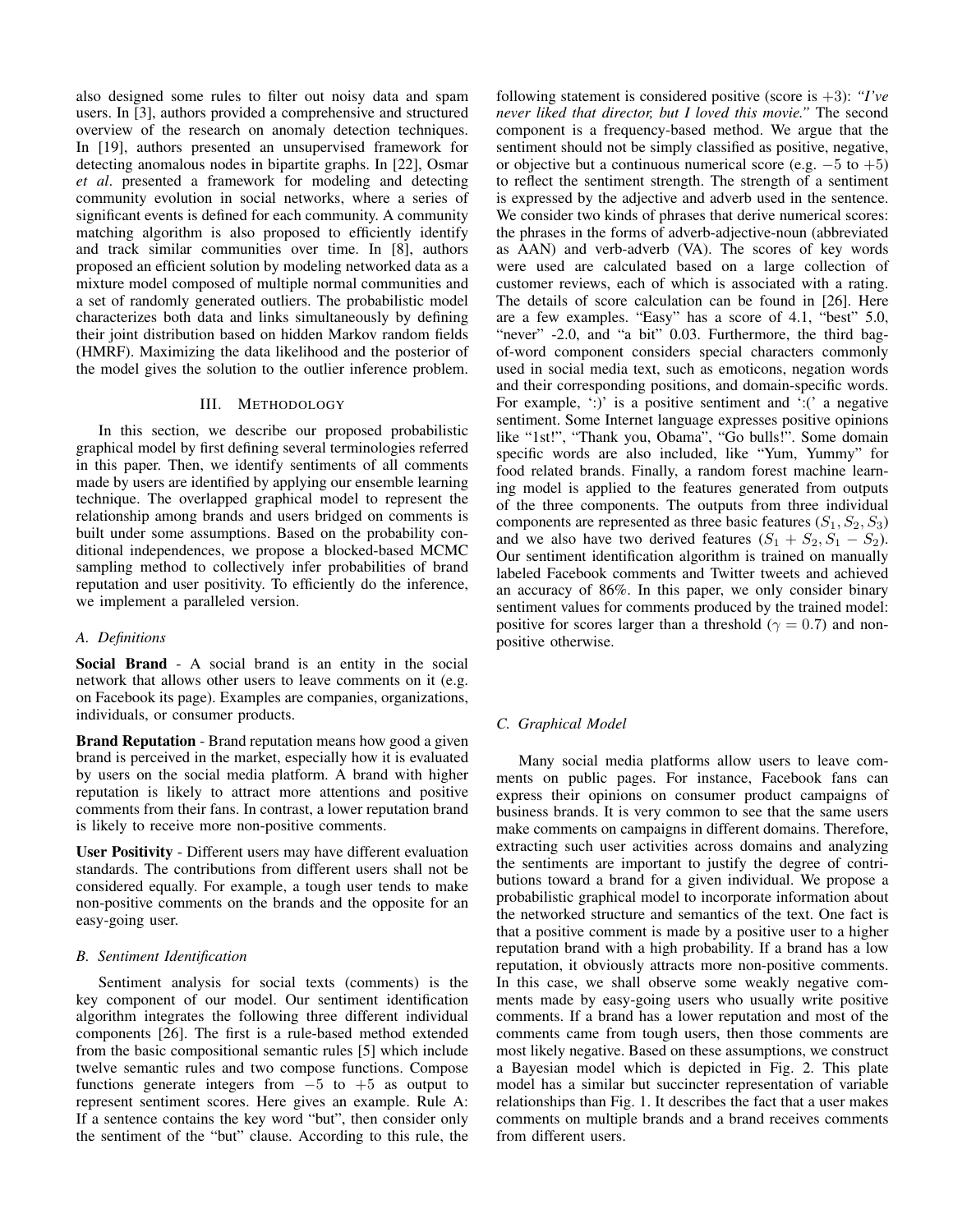

Fig. 2: Plate model. The shaded  $S$  is an observed variable, representing the sentiment of comments made by a user on a brand.  $R$  and  $U$  are hidden variables representing brand reputation and user positivity, respectively. All these variables in this model have binary values.  $m$ : number of brands,  $n$ : number of users.

### *D. Collective Inference*

The goal of this task is to infer reputation of social brands  $(R)$  and positivity of social users  $(U)$  from the sentiments of observed comments  $(S)$ . It is equivalent to infer the joint probability of  $R$ 's and  $U$ 's from S, as represented by the following equation (Eq.  $(1)$ ).

$$
P(R_i | S_{11}, \dots, S_{ij}, \dots, S_{mn})
$$
  
=  $\sum_{R_{-i},U} P(R_1, \dots, R_m, U_1, \dots, U_n | S_{11}, \dots, S_{ij}, \dots, S_{mn})$   
=  $\sum_{R_{-i},U} \frac{P(R_1, R_2, \dots, R_m, U_1, U_2, \dots, U_n, S_{11}, \dots, S_{ij}, \dots, S_{mn})}{\sum_{i,j} P(S_{ij})}$  (1)

where  $1 \leq i \leq m, 1 \leq j \leq n$ ,  $S_{ij}$  is the sentiment value of comments made by user i on brand j  $(S_{ij} = 1$  if the sentiment score is greater than a designated threshold,  $S_{ij} = 0$  otherwise.). Once we have this probability, we can get the probability of  $R_i$  and  $U_j$  by summing out some other variables. However, it is difficult to calculate the denominator (partition function) due to a large discrete state space, which often arises in statistical physics. We apply a method developed by physicists and statisticians to sample from the target distribution with the Markov Chain Monte Carlo method (MCMC). In order to calculate the posterior distribution, we define the conditional probability distribution (CPD):  $P(S \mid R, U)$ . Table I presents the CPD values. Note that a noise factor  $\delta$  is introduced to make our Bayesian model more realistic. Parameters of  $\alpha$  and  $\beta$  for  $P(S \mid R = 0, U = 1), P(S \mid R = 1, U = 0)$  are chosen based on our prior knowledge of this domain. We assume that users with lower positivity give more positive comments on brands with higher reputation. Similarly, users with higher positivity give less positive comments to the brands with lower reputation. Thus, we obtain  $\alpha < \beta$ .

In the MCMC method, a Markov chain is first constructed to converge the target distribution, and samples are then taken from the Markov chain. The state of each chain is an assigned value to the variables being sampled, and the

TABLE I: Conditional probability distribution for  $R, U, S, S^1$ : positive sentiment,  $S^0$ : non-positive sentiment.  $\alpha$ ,  $\beta$ , and  $\delta$  are parameters based on prior domain knowledge.

|   |   | $S^1$    | $\overline{S}{}^0$ |
|---|---|----------|--------------------|
|   |   |          |                    |
| 0 |   | $\alpha$ | $-\alpha$          |
|   | 0 |          | ß                  |
|   |   |          |                    |

transitions between states follow a rule based on MCMC method, known as the heat bath algorithm in statistical physics. The rule asserts that the next state of a chain is reached by sequentially sampling all variables from their distribution when conditioned on the current values of all other variables and the data. To apply this algorithm, we define the full conditional distribution  $P(R_i | R_{-i}, U, S)$  for brands and  $P(U_j | U_{-j}, R, S)$  for users. The distribution uses the probabilistic arguments from Table I by canceling out some terms due to the properties of Bayesian network, which yields:

$$
P(R_i | R_{-i}, U, S) = \frac{P(R, U, S)}{P(R_{-i}, U, S)}
$$
  
= 
$$
\frac{P(R, U, S)}{P(R, U, S)}
$$
  
= 
$$
\frac{P(R_1) \cdots P(R_m) \cdot P(U_1) \cdots P(U_n) \cdot \prod_{i,j} P(S_{ij} | U_i, R_j)}{\sum_{R_i} P(R_1) \cdots P(R_m) \cdot P(U_1) \cdots P(U_n) \cdot \prod_{i,j} P(S_{ij} | U_i, R_j)}
$$
  
= 
$$
\frac{P(R_i) \prod_k P(S_{ki} | U_k, R_i)}{\sum_{R_i} P(R_i) \prod_k P(S_{ki} | U_k, R_i)}
$$
(2)

$$
P(U_j | U_{-j}, R, S)
$$
  
= 
$$
\frac{P(U, R, S)}{P(U_{-j}, R, S)}
$$
  
= 
$$
\frac{P(U, R, S)}{\sum_{U_j} P(U, R, S)}
$$
  
= 
$$
\frac{P(R_1) \cdots P(R_m) \cdot P(U_1) \cdots P(U_n) \cdot \prod_{i,j} P(S_{ij} | U_i, R_j)}{\sum_{U_j} P(R_1) \cdots P(R_m) \cdot P(U_1) \cdots P(U_n) \cdot \prod_{i,j} P(S_{ij} | U_i, R_j)}
$$
  
= 
$$
\frac{P(U_j) \prod_k P(S_{jk} | U_j, R_k)}{\sum_{U_j} P(U_j) \prod_k P(S_{jk} | U_j, R_k)}
$$
(3)

where  $R_{-i}$  represents  $\{R_1, R_2, \cdots, R_{i-1}, R_{i+1}, \cdots, R_m\},\$ while  $U_{-j}$  represents  $\{U_1, U_2, \cdots, U_{j-1}, U_{j+1}, \cdots, U_n\}.$ With further investigation of our model, we realize that there are lots of conditional independencies that can make the inference calculation more efficient. First,  $R_1, R_2, \cdots, R_m$ are independent of each other given all  $U_1, U_2, \cdots, U_n$  and all observed variables  $S_{ij}$ . Similarly, all  $U_1, U_2, \cdots, U_n$  are independent of each other given  $R_1, R_2, \cdots, R_n$  and all  $S_{ij}$ . There are two cases both of which show the conditional independence of  $R_p$  and  $R_q$  given all U and S, similar cases for  $U$ .

- $R_p$  and  $R_q$  do not have any common users as shown in Fig. 3a. It is obviously that  $R_p$  and  $R_q$  are independent given all  $U_1, U_2, \ldots, U_n$  and  $S_{ij}$ ;
- $R_p$  and  $R_q$  have common users  $U_o$  as shown in Fig. 3b. They are still conditional independent because  $U_o$  blocks the path from  $R_p$  to  $R_q$  given  $U_o$ ,  $S_{op}$ , and  $S_{og}$  are known.

These conditional independencies give us opportunities to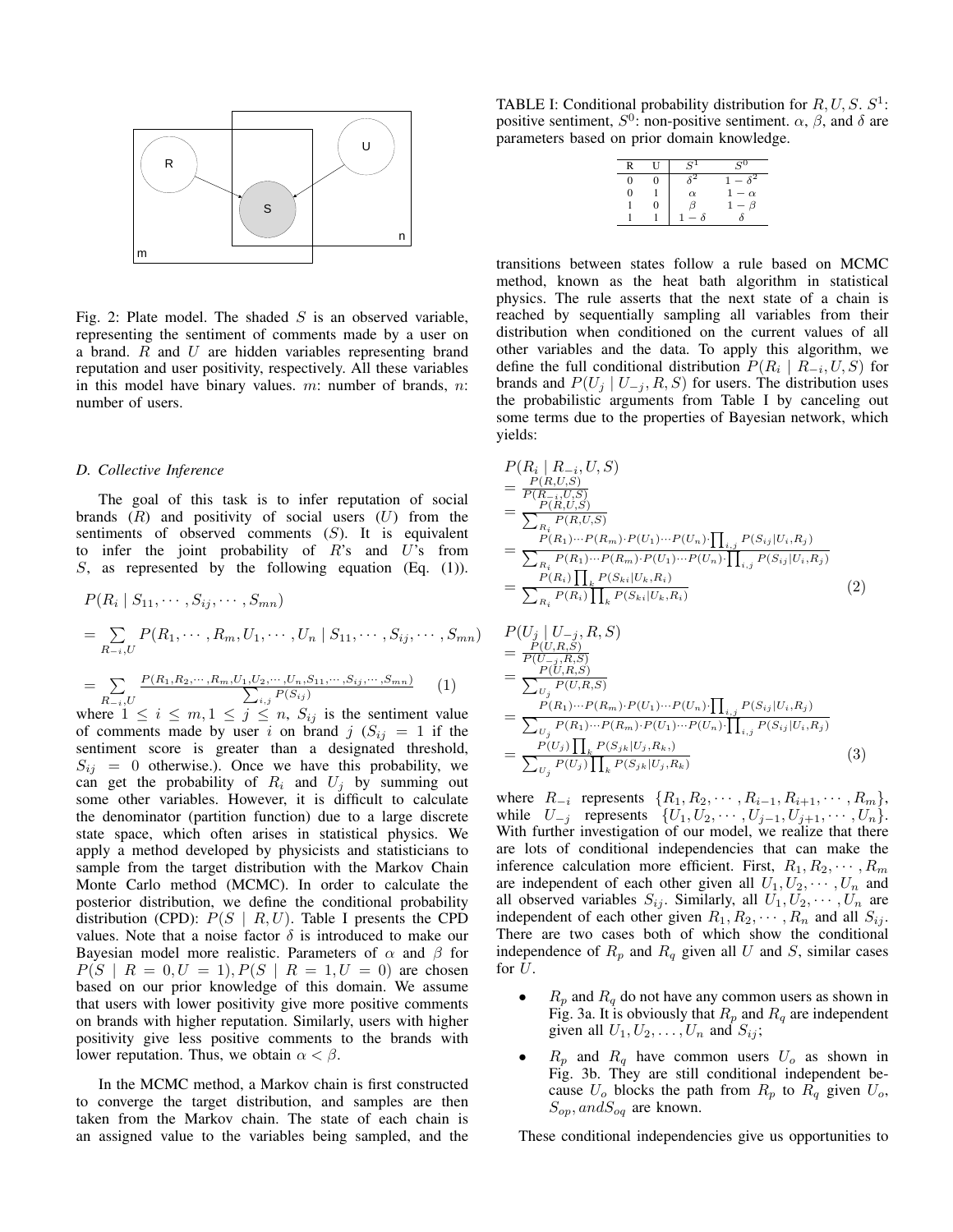

(b) Case 2: some common users

Fig. 3: Two cases for the conditional independence of  $R_p$  and  $R_q$ , given all U and S.

sample brands and users in parallel. We implement a blockbased MCMC method that processes users and brands as two separate blocks. We alternately sample all  $R_i$ 's and  $U_i$ 's in each sampling round. The detailed algorithm is depicted in Algorithm 1. Performance comparison between our parallelized block-based MCMC and sequential MCMC is presented in the experimental results section.

# IV. EXPERIMENTAL RESULTS

The data used in our experiments is collected from Facebook through its Graph API [7]. Once the data is downloaded, we first remove spam activities. After the data is cleaned, our block-based MCMC inference algorithm is applied to obtain the reputation probabilities of social brands and positivity probability of users. We compare our results with two existing ranking systems: movie rankings from the Internet Movie Database (IMDB), and top business schools ranked by the US News & World Report. Comparison will also be presented between our parallelized inference method and the sequential sampling algorithm. Performance analysis will be given to explain why other measurements, like the number of fans, post, comments, the percentage of positive comments, etc. are not sufficient to measure brand reputation.

#### *A. Data Description*

Facebook, the largest and most popular social network platform, has attracted a lot of attention from markets. Many companies, organizations, and individuals build their own pages to

# Algorithm 1 Parallelized block-based MCMC inference

**Require:**  $1 \leq i \leq m$  and  $1 \leq j \leq n$ **Require:** noise factor:  $\delta = 0.1; \alpha = 0.3; \beta = 0.6;$  sentiment threshold:  $\gamma = 0.7$ 1: Initialization:  $P(R_i) \leftarrow 0.5; P(U_j) \leftarrow 0.5$ 2: for all  $(i, j)$  do 3:  $S_{ij} = \frac{\#PC}{\#PC + \#NC}$ <sup>1</sup> 4: if  $S_{ij} > \gamma$  then 5:  $S_{ij} = 1;$ 6: else 7:  $S_{ij} = 0;$ 8: end if 9: end for 10: repeat 11: In the  $k$ 'th round: 12: Parallelize sampling  $R_i$  based on equation (2); 13: if  $P(R_i) \geq rand(0, 1)^2$  then 14:  $R_i^{(k)} \leftarrow 1$ 15: else 16:  $R_i^{(k)} \leftarrow 0$ 17: end if 18: Parallelize sampling  $U_j$  based on equation (3); 19: **if**  $P(U_j) \geq rand(0, 1)$  then 20:  $U_i^{(k)}$  $\leftarrow 1$ 21: else 22:  $U_j^{(k)} \leftarrow 0$ 23: **end if** 24:  $P(R_i) = \frac{\sum_k R_i^{(k)}}{k} , P(U_j) = \frac{\sum_k U_j^{(k)}}{k} ;$ 25: until The target distribution converges (mixing time) 26: **return**  $P(R_i)$ ,  $P(U_i)$ 

communicate with social users (fans). The extensive amount of network and text information also shifted researchers' focus to this emerging field, social network data analysis. In this paper, we mainly consider social brands as our target objects. We use Facebook Graph API to download the available activities made on brand side such as posts and user side, such as comments on posts, likes on posts, and public profiles.

Data Cleaning: We consider pages of top brands, i.e. the brands with a large number of fans. By May 1, 2012, we have collected 11, 140 pages and approximately 270 million users in our database. The data quality is important as it can affect our model performance. Our first step is to remove brands in which most of posts and comments are not written in English, because the sentiment identification for non-English texts has not been well studied. To produce results of more robust and reliable, we ignore the brand pages receiving very few comments, as user opinions drive the measurement of brand reputation. After the two initial filtering steps, there are 7, 523 brand pages left. We then applied a spam filter to remove spam users. Our data shows that on average, a user comments on 4 to 5 brands. Users making comments on an extremely large number of brands are likely spam users or bots. For example, we found one spam user appeared on  $600+$  different brand pages. Fig. 4 shows the distribution of user activities on brands. As the most users are interested in a handful of brands, in our experiments we set the threshold of 100 to discard users making comments on more than 100 brands. We also ignore users who make comments on only one brand, because in most of the cases these users

<sup>&</sup>lt;sup>1</sup>One user could have multiple comments on one brand. PC: positive comments made by user  $i$  on brand  $j$ , NC: Non-positive comments made by user  $i$  on brand  $j$ 

 $^{2}rand(a, b)$  function generates a random number between a and b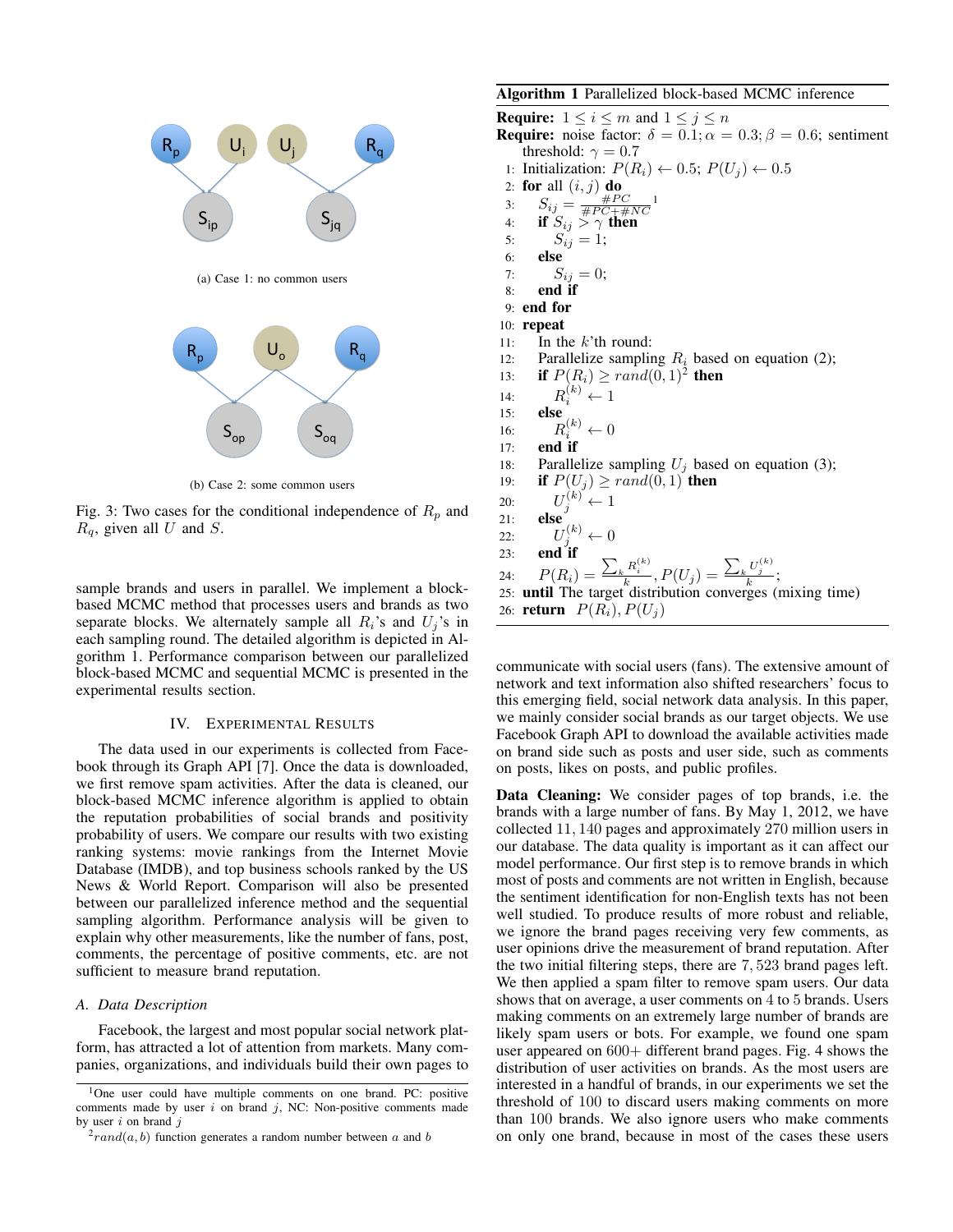like/dislike excessively the brand and can potentially bias our model. To fairly determine the positivity of users, we set the threshold of minimum number of brands on which a user must comment to be 2. Similarly, we also ignore users who have very few total comments across all brands. The threshold of the minimum number of comments is set to be 5. We also remove users who leave many duplicated comments on the same brand and the duplicated comments contain URL links. A test on a very popular brand/page, Barack Obama's page, found 209, 864 duplicated comments from same users out of 2, 987, 505 in total. Our data cleaning process significantly and effectively improves the data quality. Table II describes the cleaned data used in our experiments.



Fig. 4: The distribution of user activity is presented as the number of social brands on which users make their comments. The  $Y$ -axis is in  $log$  scale.

TABLE II: The stats of data after cleaning.

| The number of unique users         | 15, 528, 173  |
|------------------------------------|---------------|
| The number of social brands        | 7.523         |
| The number of comments             | 126, 613, 072 |
| The number of positive comments    | 93, 233, 898  |
| The number of negative comments    | 33, 379, 174  |
| The number of different categories | 150           |
| declared on Facebook               |               |
| The number of different countries  | 71            |
| brands from                        |               |
| The number of total posts          | 8, 186, 454   |

#### *B. Performance Evaluation*

Two common important aspects related to MCMC-based inference algorithm are: 1) the convergence speed, 2) the time complexity of sampling. To investigate the first aspect, we randomly pick 5 brands from different categories and plot their reputation probabilities as the sampling proceeds. Fig. 5 clearly shows that they converge after we collect about approximately 250 samples (we also call this mixing time).

To address the second aspect, we parallelize block-based MCMC due to conditional independency and compare to the sequential version in terms of time taken. Speedup is a very common metric used in the field of parallelization. In this experiment, we use 8 processors in parallel. Fig. 6 shows that we achieve near-linear speedup (close to 7). It is the speedup with respect to the cumulative time until  $50^{th}$ ,  $100^{th}$ ,  $\cdots$ ,  $750^{th}$ sampling round. We believe that the reason for slightly uneven speedup at some sampling rounds is that MCMC is a



Fig. 5: The probability convergence of the block MCMC algorithm for five different brands. "Kindle" - Product/service, "McDonald's" - Food/beverages, "Starbucks" - Food/beverage, "Barack Obama" - Politician, "MSNBC" - News/media.

target distribution as shown in Eq. (2) and Eq. (3). Experiments were run on a machine with 256 GB memory and 24 cores.

$$
S_p = \tfrac{T_1}{T_p}
$$

where p is the number of processors ( $p = 8$ );  $T_1$  is the execution time of sequential algorithm;  $T_p$  is the execution time of parallel algorithm with  $p$  processors.



Fig. 6: Speedup of the parallelized block MCMC algorithm over the sequential algorithm on 8 computing cores.

stochastically approximate sampling technique based on the 0 100 200 300 400 500 600 700 800 900 1000 Model Evaluation: We compare our results with two existing publicly available ranking systems: IMDB movie ranking and top business schools ranked by the US News & World Report. We first extract all movies existing in our dataset and then manually collect their corresponding ratings, the number of votes/reviews from reviewers, and the box office values from IMDB. The higher the rating score, the better the movie is. The total number of movies is 73. Table III shows that the IMDB rating score is consistently correlated with the reputation probability generated from our algorithm. These two different rating systems have different population of users. The IMDB rating evaluates movie reputations by capturing complicated relationships among many variables, while our system is based on user activities on the Facebook social platform. An obvious question that arises here is whether we can use the number of votes/reviews or the box office revenue to rank movie reputations. The results from Table III shows that these two metrics do not have significant correlations with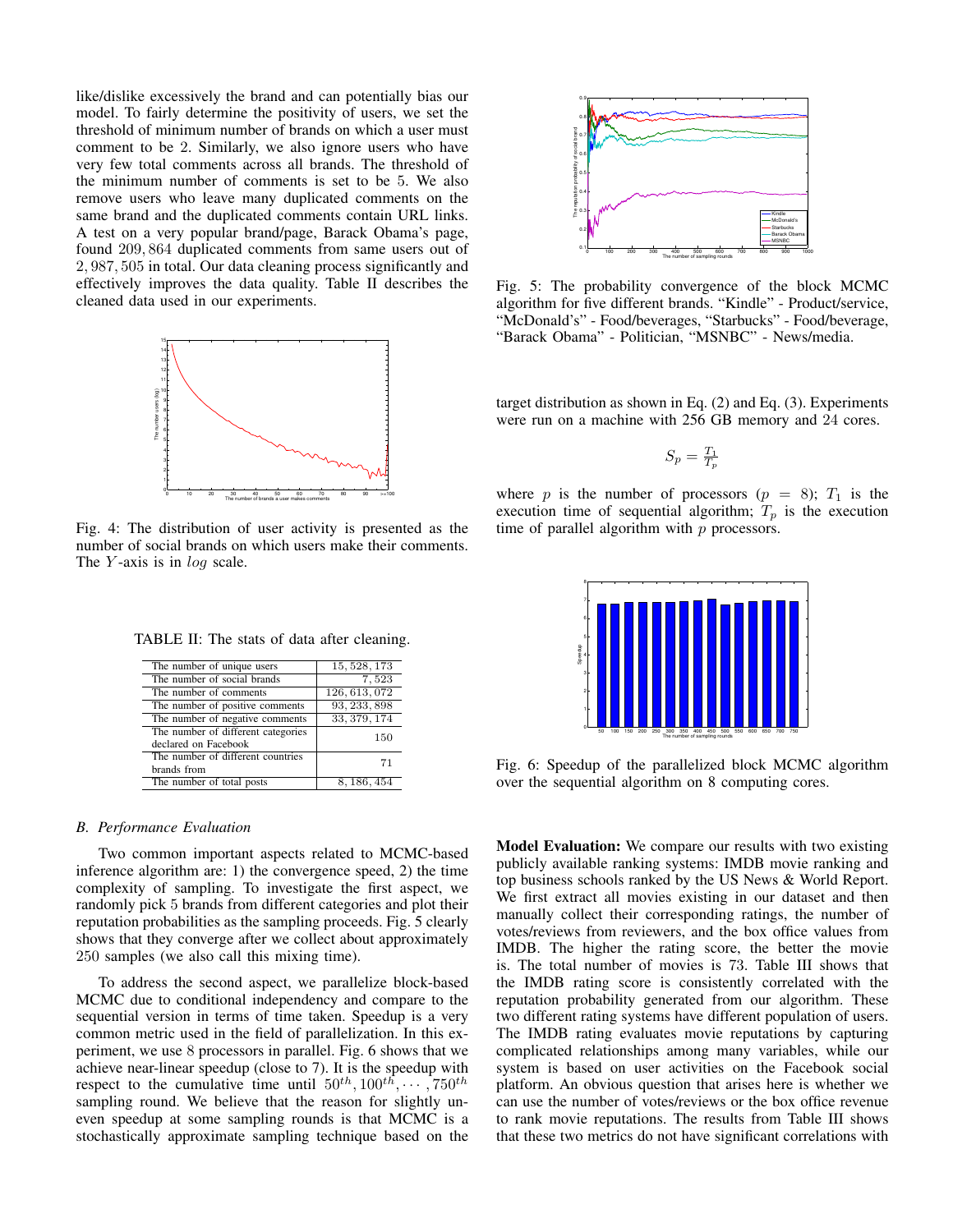the reputation and consequently they can not be considered as good indicators to measure movie reputation. The larger number of votes does not mean the better reputation, because some voters might give biased votes even without watching the movies. Similarly, a movie might attract a large number of audience due to a large amount of money spent in advertising. Most of the box office revenue is from the first couple of months since their release. But this can not guarantee better reputation because some people may regret watching it and leave negative comments later.

To demonstrate the independence of our model to specific categories, we compare with another popular and authoritative data - top business school overall rankings based on many factors, including faculty, students, funding, research, graduates, academics, endowment, etc. We collected information for about 35 business schools which also exist in our dataset. Table III shows that the rank correlation between reputation probability and the ranking by the US News & World Report is relatively high. The lower the ranking is, the better the school is, which leads to a negative correlation. P-value here for both datasets is set to be 0.05.

TABLE III: Correlations between social brand reputation and IMDB / top business school ranking.

| Reputation $\leftrightarrow$ IMDB rating score                                            | 0.757    |
|-------------------------------------------------------------------------------------------|----------|
| Reputation $\leftrightarrow$ the number of IMDB votes                                     | 0.440    |
| Reputation $\leftrightarrow$ the box office revenue                                       | 0.283    |
| Reputation $\leftrightarrow$ the US News & World Report<br>ranking of top business school | $-0.715$ |

## *C. Discussions*

In addition to making comments on Facebook brand pages, brand page administrators also allow users ("fans") to like their posts (we call it "post like") and like their brand. Then the obvious question that arises is: can we use metrics related to these (the number of fans, the number of post likes, the number of comments, the percentage of positive comments) to rank brands in terms of reputations? To investigate this, we calculate the correlation between our computed reputation and these measurements respectively. Table IV shows that these are not very well correlated with our brand reputation probability and the two publicly available ranking systems. Consequently, these are not good metrics for the purpose of predicting IMDB rankings and Business school rankings. The general reasons for this could be: 1) Some brands have longer history since their foundation earlier than others on Facebook. Thus, it is quite likely that they might have more "fans" in general. 2) Tough users and easy-going users are considered as equally weighted which is not fair. Other reasons might include: 1) Different brands might have different posting frequencies resulting in different number of posts and post likes. 2) The most important reason according to us is that all these social actions performed by users are less indicative of their intent than what they wrote (comments).

Another obvious question coming out is that can we mine some patterns based on the combination of all these metrics. We want to use these metrics as features to build a learning model based on our collected and labeled data. In this work, we employ some existing linear and non-linear

TABLE IV: Correlations between other metrics and social brand reputation, IMDB rating, Business school ranking. '#': number; '%': percentage.

| Social brand reputation VS. other metrics |  |  |  |  |
|-------------------------------------------|--|--|--|--|
| $-0.129$                                  |  |  |  |  |
| $-0.174$                                  |  |  |  |  |
| 0.117                                     |  |  |  |  |
| 0.153                                     |  |  |  |  |
| 0.472                                     |  |  |  |  |
| 0.424                                     |  |  |  |  |
| IMDB rating VS. other metrics             |  |  |  |  |
| 0.093                                     |  |  |  |  |
| $-0.129$                                  |  |  |  |  |
| 0.228                                     |  |  |  |  |
| 0.142                                     |  |  |  |  |
| 0.251                                     |  |  |  |  |
| 0.257                                     |  |  |  |  |
| Bschool ranking VS. other metrics         |  |  |  |  |
| $-0.151$                                  |  |  |  |  |
| $-0.107$                                  |  |  |  |  |
| $-0.138$                                  |  |  |  |  |
| $-0.255$                                  |  |  |  |  |
| $-0.440$                                  |  |  |  |  |
| $-0.479$                                  |  |  |  |  |
|                                           |  |  |  |  |

regression techniques, such as least absolute deviation, Poisson regression, logistic regression, and SVM regression algorithms to train our model on the movie rating data and test on the business school ranking data. We calculate the rank correlation between predicted value and existing labeled ranking. The absolute value of the best rank correlation we obtained is 0.52 through SVM regression. This shows that combination of all these parameters might also be not a good indicator to measure social brand reputation.

Parameter Settings: Parameters are chosen based on prior knowledge. We tried different parameter settings in our experiments. Table V lists some combinations of parameters. It shows that different parameter settings do not affect the ranking results a lot, but they have some impact on the reputation probability. All these probabilities are collected after the mixing time when the probabilities are already converged.

#### V. CONCLUSION AND FUTURE WORK

In this work, we proposed a probabilistic graphical model to represent the relationship between social brands and users. This model not only captures the network information but also includes the semantic information from users in terms of the comments they make. One of the biggest advantages of this model is that it reduces the biased effect from a single user and a single comment. It collectively infers the brand reputation and user positivity. To efficiently perform the inference, we implemented a parallelized block-based MCMC algorithm due to the existence of many conditional probability independencies in our model. We conducted our experiments on a large amount of data from Facebook, and compared our brand reputations with two existing ranking systems: IMDB movie ranking and top business school ranking by US News & World Report. We also explained why other measurements like number of fans, number of post likes, the percentage of positive comments, etc. are not good indicators for brand ranking. We also empirically studied the impact of parameter settings on measuring brand reputation.